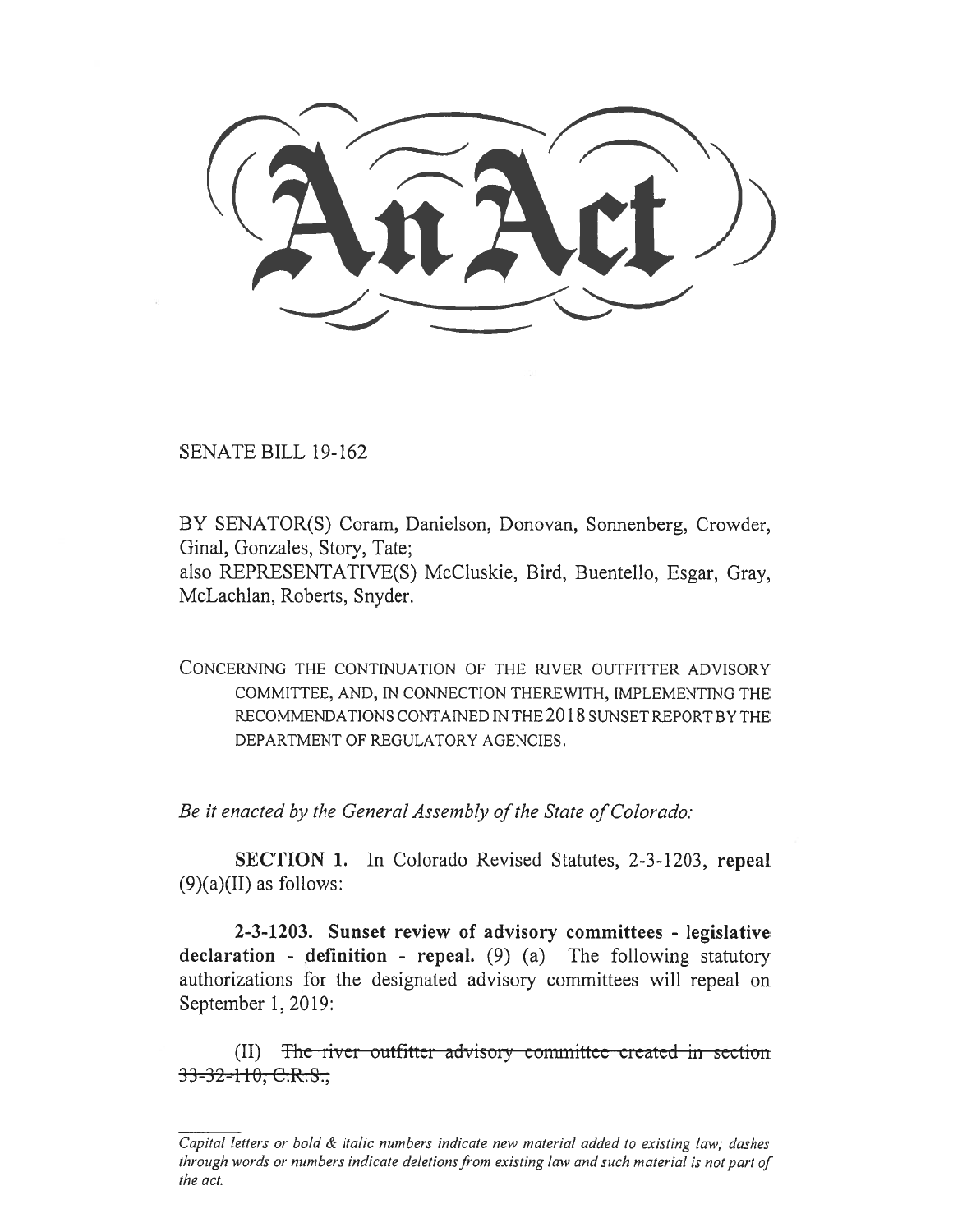**SECTION 2.** In Colorado Revised Statutes, 33-32-110, **repeal** (2) as follows:

**33-32-110.** Advisory committee - repeal. (2) <del>(a) This sec</del> repealed, effective July 1, 2019.

 $(b)$  Prior to its repeal, the advisory committee shall be reviewed as provided for in section 2-3-1203, C.R.S.

**SECTION 3. Safety clause.** The general assembly hereby finds,

## PAGE 2-SENATE BILL 19-162